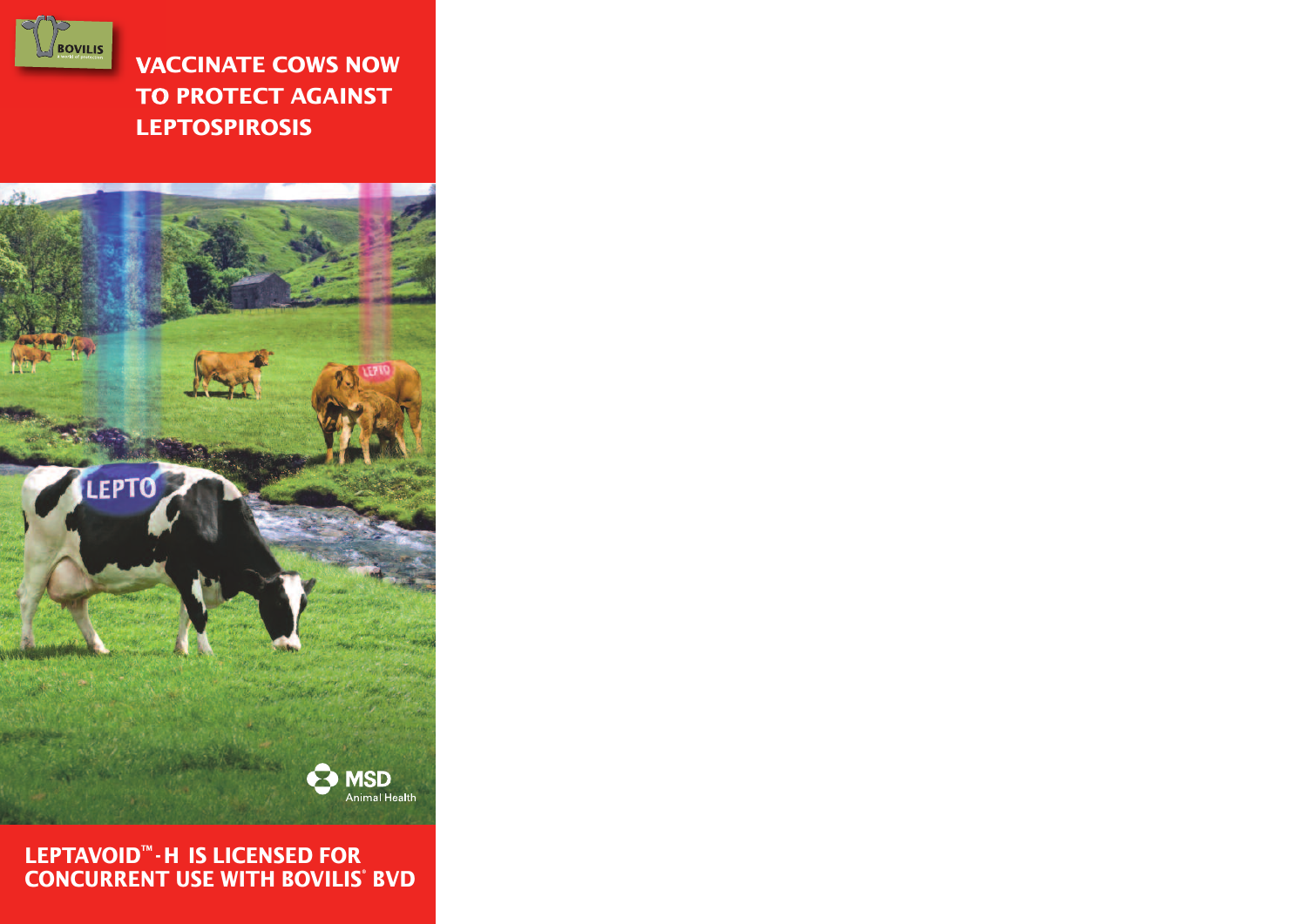### **what are the clinical signs of leptospirosis?**

The first sign is often a drop in milk yield, but other signs include:

- $•$  fever
- loss of appetite
- sudden loss of milk with flaccid udder (flabby bag)
- abortion usually 6-12 weeks after infection

# **How do I know my cattle have it?**

Many farmers are unaware of their herd's infection status. Yet there is a simple tool to diagnose this disease called DairyCheck, a standard bulk milk screening scheme from MSD Animal Health. Available from leading vet practices, DairyCheck results will be returned to your vet in around a week.

# **DairyCheck**



### **Leptavoid™−H** is proven to **increase conception rates**

Vaccination with Leptavoid-H is proven to increase conception rates where leptospirosis is diagnosed as a cause of infertility. In split herd trials, cows vaccinated with Leptavoid-H had a 20% higher conception rate than unvaccinated cows.

The conception rate in the group vaccinated with Leptavoid-H was 51% whereas the conception rate in the unvaccinated group was 31%. The cows were examined for BVD, IBR and trace element deficiencies and leptospirosis was found to be the only cause of infertility.



**Leptospirosis significantly reduces herd fertility. 1**



# **timing of vaccination**

Vaccines are available against leptospirosis, but only one protects against both strains that threaten cattle – Leptavoid-H. This vaccine is also the only one licensed to improve fertility, when infertility is diagnosed as caused by Leptospira hardjo.

- Heifers and bought-in stock you are unsure about should receive a two-dose primary course that is completed two weeks ahead of turnout.
- Previously vaccinated stock will simply need an<br>annual booster, again two weeks prior to turnout.



#### **warning – don't leave heifers exposed.**

All too often, heifers get their first vaccine at the same time the rest of the herd receives a booster. This is too late to ensure they receive the full two-dose course before turnout and, so, ahead of the risk period. Talk to your vet about planning vaccine administration.